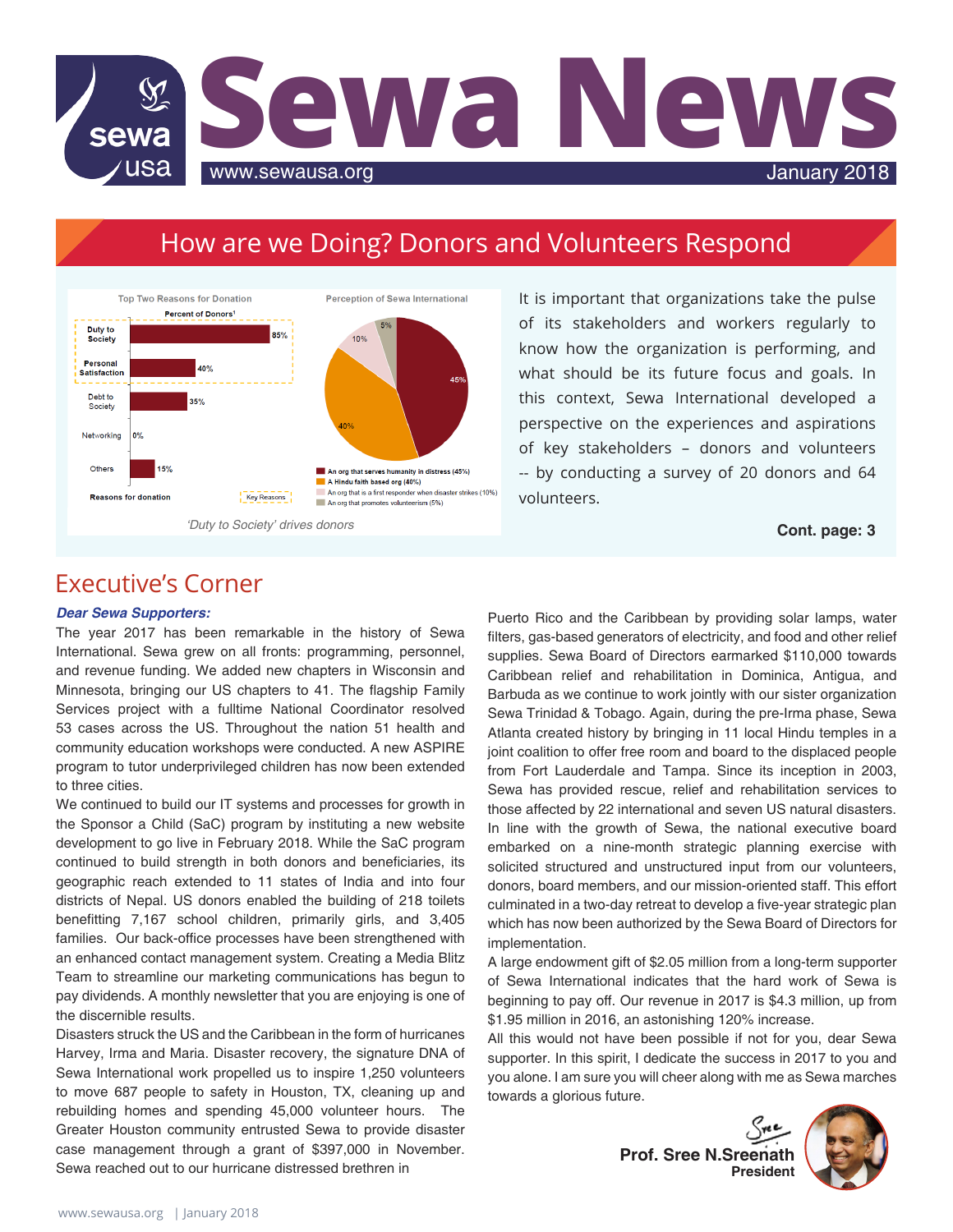## Serving the *Vanavasis* (forest dwellers) of Wayanad

Scenic valleys, dense forests and rugged terrain make Wayanad, Kerala, a natural abode of tribal people. Perched atop the majestic Western Ghats, the 823 sq. mile Wayanad District is home to 150,000 tribals, locally known as *Vanavasis* or forest dwellers.



Deforestation and low literacy have forced them into agriculture labor in recent decades. Poverty and unhygienic living conditions make malnutrition and diseases widespread among them as they seek to make a living in different conditions.

To serve these tribes, the Swami Vivekananda Medical Mission (SVMM), a non-profit organization, started a free dispensary in 1972 at Muttil in Wayanad. In the last four and half decades, the mission has spread its activities and reach multifold to serve the tribals.

*Sickle Cell Anemia*, a genetic blood disorder, is common among the tribal population in this region. It is characterized by red blood cells that assume an abnormal, rigid, sickle shape that is caused due to mutation in the hemoglobin gene, resulting in a risk of various health complications and shortened life expectancy. This was first discovered by Dr. Dhananjay Diwakar Sagdeo, and brought to the notice of the *All India Institute of Medical Sciences* (AIIMS), New Delhi. A diagnosis, treatment and counseling center is now operational at the SVMM base hospital.

To enable SVMM to take healthcare facilities to the doorstep of the tribals in the remote areas of Wayanad, Sewa International donated a Mobile Medical Van (MMV) to SVMM. The MMV commissioned in December 2016 has been put to good use to:

- take the General Practitioner, paramedics, and health workers from the base hospital to the hamlets and back -- to conduct scheduled medical camps (about 50 patients attend the camp every day);
- reach the remote tribal settlements to conduct routine diagnostic tests and distribute free medicines; •
- take health workers to the settlements to replenish First Aid items and medicines, weekly; and
- ferry patients for specialist consultation, cancer detection tests, follow-up tests, and specific treatments available only at the base hospital and sub-centers.

# *"*

*The Mobile Medical Van donated by Sewa International is a boon to SVMM for conducting medical camps. The hardships faced by our team -- of poor roads, threat of wild animals, blood sucking wild leeches, scaling of hills and very often dealing with torrential rain -- is now overcome. SVMM is grateful to Sewa International for this noble gesture".*

Dr. Dhananjay Sagdeo Chief Medical Officer, SVMM -- the guiding force behind the medical team and serving the tribal population since 1980



#### SVMM's reach in 2017

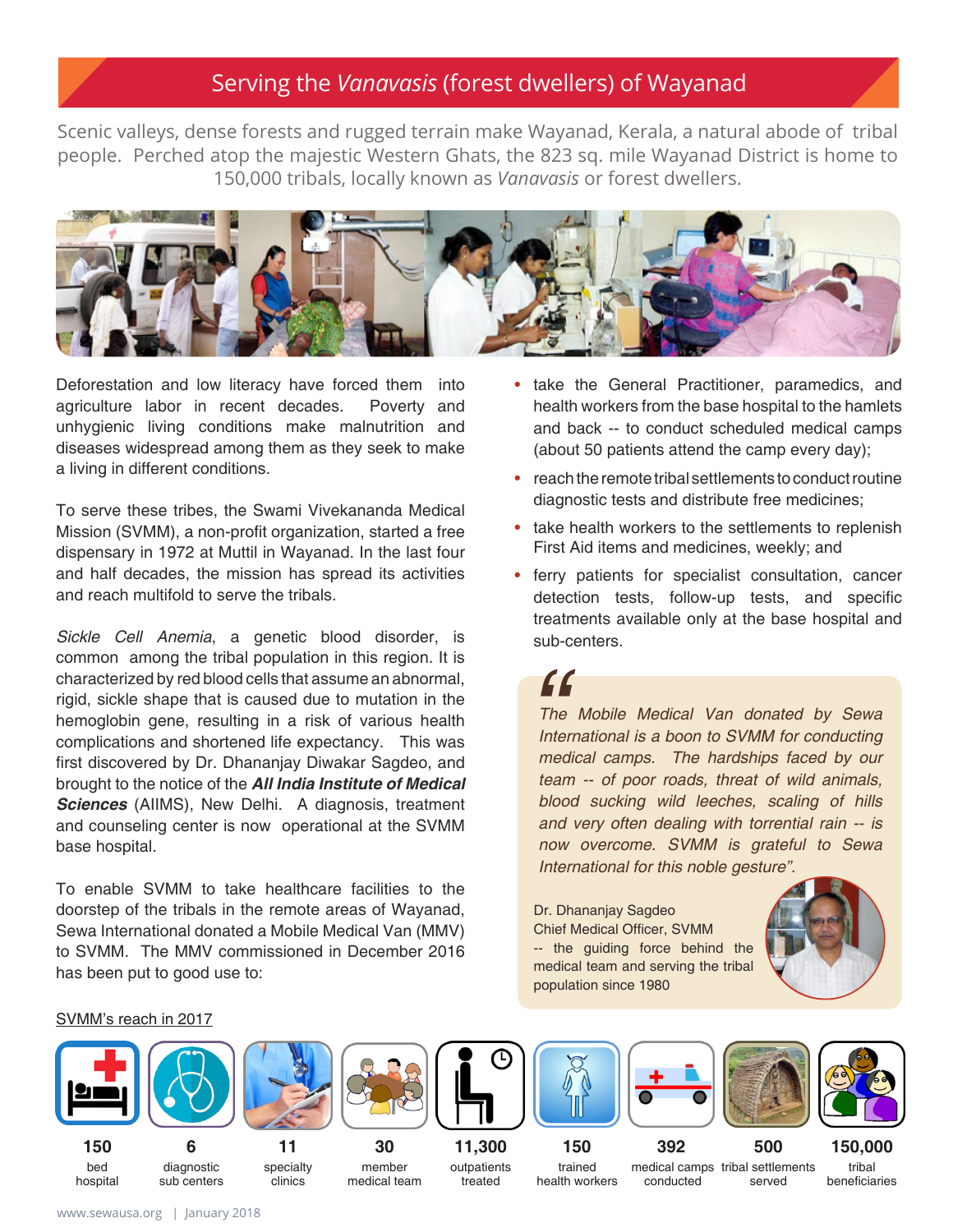#### **…continued from page 1**

## How are we Doing? Donors and Volunteers Respond

The survey included about twenty questions, and the main themes explored in the donor survey were:

- Why donate to Sewa?
- Donation experience with Sewa
- Future association with Sewa

The main themes explored in the volunteer survey were:

- Why volunteer with Sewa?
- Volunteer experience with Sewa
- Future association with Sewa

The major take-away from the donor survey was that 95 percent of the donors would recommend Sewa International to others, and 95 percent of the donors have a positive image of Sewa as a charity and philanthropic organization. Sewa International has successfully developed a strong brand with its donors, for 90 percent of donors would indeed donate again.

They also strongly prefer that Sewa focus on disaster relief, family services and ASPIRE projects in the future, as these three projects constitute the top three choices for 90 percent of the donors.

What drives donors to contribute to Sewa's efforts is primarily a sense of duty to society, followed by the fact that Sewa is a Hindu faith-based organization serving humanity. Duty to society motivates donors twice as much as any other reason.

Among other findings from the donor survey is that 60 percent of them prefer to make "causecentric" donations, and "disaster relief" motivates 75 percent of the donor base to contribute.

As to the donors' awareness of Sewa and the activities it is involved in, volunteers are the primary source of information. Eighty-five percent of donors believe their donation makes a positive impact on society, and the same number of donors considers Sewa as having a trustworthy and credible team that executes projects effectively.

A vast majority of donors have an overall positive image of Sewa and are willing to be Sewa's advocates to their network.

In terms of the volunteer perspective on Sewa, we found that 90 percent of the volunteers are driven/ motivated by "sewa bhava" (wish/desire/motivation to serve).

Volunteers perceive Sewa as an organization that serves humanity in distress and that it is a Hindu faith-based organization. Social service offers them personal satisfaction, and more than 75 percent of the volunteers are highly satisfied with their volunteering experience. About 40 percent of the volunteers contribute more than ten hours of their time each month to Sewa International.



A vast majority of volunteers are deeply passionate

about Sewa and they will volunteer again and/or be Sewa advocates. Ninety percent or more of them are likely to volunteer again, and 85 percent or more are highly likely to recommend Sewa International to their network of friends, family, and colleagues. An overwhelming majority (ninety percent) of volunteers believe that their contribution makes a positive impact, are happy with the work culture at Sewa and they are happy with their chapter/project leadership

Directionally, volunteers echo donors' sentiments and would prefer to focus on disaster relief, family service, and ASPIRE. Volunteers think Sewa can prioritize improving its program quality by increasing digital presence and by enhancing leadership competence.

The survey was designed, administered, and the results collated and published by Nidheesh Patel and Hira Fotedar. "With this survey we have taken an additional step in becoming a more professional charitable organization, and the results will help shape our programs and efforts in the future," said Sree Sreenath, President of Sewa International. "We are gratified by the results, and we are extremely grateful to our respondents."